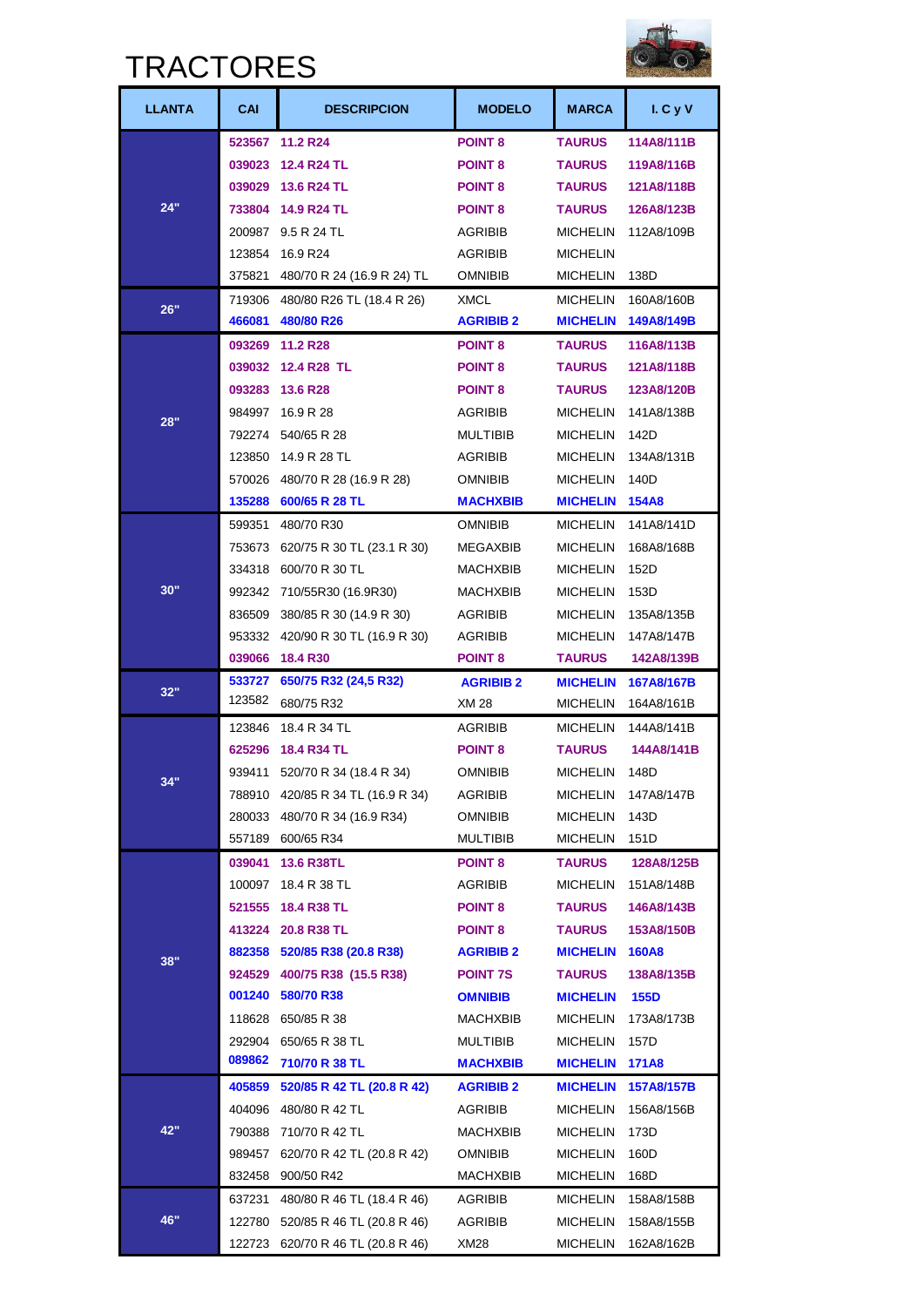#### **NEUMÁTICOS ULTRAFLEX PARA TRACTORES**



| <b>LLANTA</b> | CAI    | <b>DESCRIPCION</b>      | <b>IMODELO</b> | <b>MARCA</b>    | I.CyV |
|---------------|--------|-------------------------|----------------|-----------------|-------|
| 28"           | 665184 | VF 600/60R28 (16.9R28)  | <b>XEOBIB</b>  | <b>MICHELIN</b> | 164D  |
| 30"           | 065253 | VF600/60 R 30 (16.9R30) | <b>XEOBIB</b>  | <b>MICHELIN</b> | 147D  |
| 34"           | 712503 | IF 710/60R34 (18.4R34)  | <b>AXIOBIB</b> | <b>MICHELIN</b> | 164D  |
| 38"           | 454365 | VF650/60 R38 (18.4R38)  | <b>XEOBIB</b>  | <b>MICHELIN</b> | 155D  |
|               | 324138 | VF 710/60 R38 (20.8R38) | <b>XEOBIB</b>  | <b>MICHELIN</b> | 160D  |
| 42"           | 144294 | VF 710/60 R42 (20.8R42) | <b>XEOBIB</b>  | <b>MICHELIN</b> | 161D  |



## PULVERIZADORAS

| <b>LLANTA</b> | CAI    | <b>DESCRIPCION</b>         | <b>IMODELO</b>    | <b>MARCA</b>    | I. C. VV       |
|---------------|--------|----------------------------|-------------------|-----------------|----------------|
|               | 123952 | 12.4 R 36 TL               | <b>AGRIBIB</b>    | <b>MICHELIN</b> | 124A8/121B     |
| 36"           | 389748 | 270/95 R 36 (11.2 R 36)    | Super 3           | <b>KLEBER</b>   | 137A8/137B**** |
|               | 753588 | 230/95 R 36 (9.5 R 36)     | Super 3           | <b>KLEBER</b>   | 128A8/128B**** |
| 38"           | 758001 | 320/85 R 38 TL (12.4 R 38) | <b>AGRIBIB RC</b> | <b>MICHELIN</b> | 143A8/143B     |
| 42"           | 425361 | 320/90 R 42                | <b>AGRIBIB RC</b> | <b>MICHELIN</b> | 147A8/147B     |
| 46"           | 799905 | 380/90 R 46 TL (14.9 R 46) | <b>AGRIBIB RC</b> | <b>MICHELIN</b> | 157A8/157B     |
|               | 424966 | 300/95 R 46 (12.4 R 46)    | Super 3           | <b>KLEBER</b>   | 146A8/146B**** |
| 54"           | 937187 | 320/90 R 54 TL (12.4 R 54) | <b>AGRIBIB RC</b> | <b>MICHELIN</b> | 149A8/149B     |

### **NEUMÁTICOS ULTRAFLEX**



| <b>LLANTA</b> | CAI    | <b>DESCRIPCION</b> | <b>IMODELO</b>  | <b>MARCA</b>    | $L$ C y V |
|---------------|--------|--------------------|-----------------|-----------------|-----------|
| 46"           | 198604 | VF 380/90 R 46     | <b>SPRAYBIB</b> | <b>MICHELIN</b> | 173D      |



## **COSECHADORAS**

| <b>LLANTA</b> | <b>CAI</b> | <b>DESCRIPCION</b>                     | <b>IMODELO</b>     | <b>MARCA</b>    | I. C. VV   |
|---------------|------------|----------------------------------------|--------------------|-----------------|------------|
| 17.5"         | 360353     | 360/70 R17,5                           | <b>BIBSTEEL AT</b> | <b>MICHELIN</b> | 148 A8     |
| 25"           | 585115     | 1000/50 R 25 TL (66X43.00-25) MEGAXBIB |                    | <b>MICHELIN</b> | 172A8/166D |
| 26"           | 983217     | 750/65 R 26 TL (28 LR 26)              | <b>MEGAXBIB</b>    | <b>MICHELIN</b> | 166A8/166B |
|               | 614320     | 620/75 R 26 TL (23.1 R 26)             | <b>MEGAXBIB</b>    | <b>MICHELIN</b> | 166A8/166B |
|               | 521809     | 800/65 R 32 TL (30.5 R 32)             | <b>MEGAXBIB</b>    | <b>MICHELIN</b> | 178A8      |
| 32"           | 824122     | 900/60 R 32 TL (35.5 R 32)             | <b>MEGAXBIB</b>    | <b>MICHELIN</b> | 181A8/181B |
|               | 050072     | 1050/50 R 32 TL                        | <b>MEGAXBIB</b>    | <b>MICHELIN</b> | 178A8/172D |
|               | 468227     | 650/75 R 32 TL (24.5 R 32)             | <b>MEGAXBIB</b>    | <b>MICHELIN</b> | 172A8/172B |
| 38"           | 476088     | 620/70 R38                             | <b>MEGAXBIB</b>    | <b>MICHELIN</b> | 170A8/170B |
|               | 173491     | 650/85 R38                             | <b>MEGAXBIB</b>    | <b>MICHELIN</b> | 173A8/173B |
| 42"           | 645194     | 520/85 R 42 TL                         | <b>MEGAXBIB</b>    | <b>MICHELIN</b> | 162A8/162B |
|               | 100268     | 620/70 R42 TL                          | <b>MEGAXBIB</b>    | <b>MICHELIN</b> | 166A8/166B |